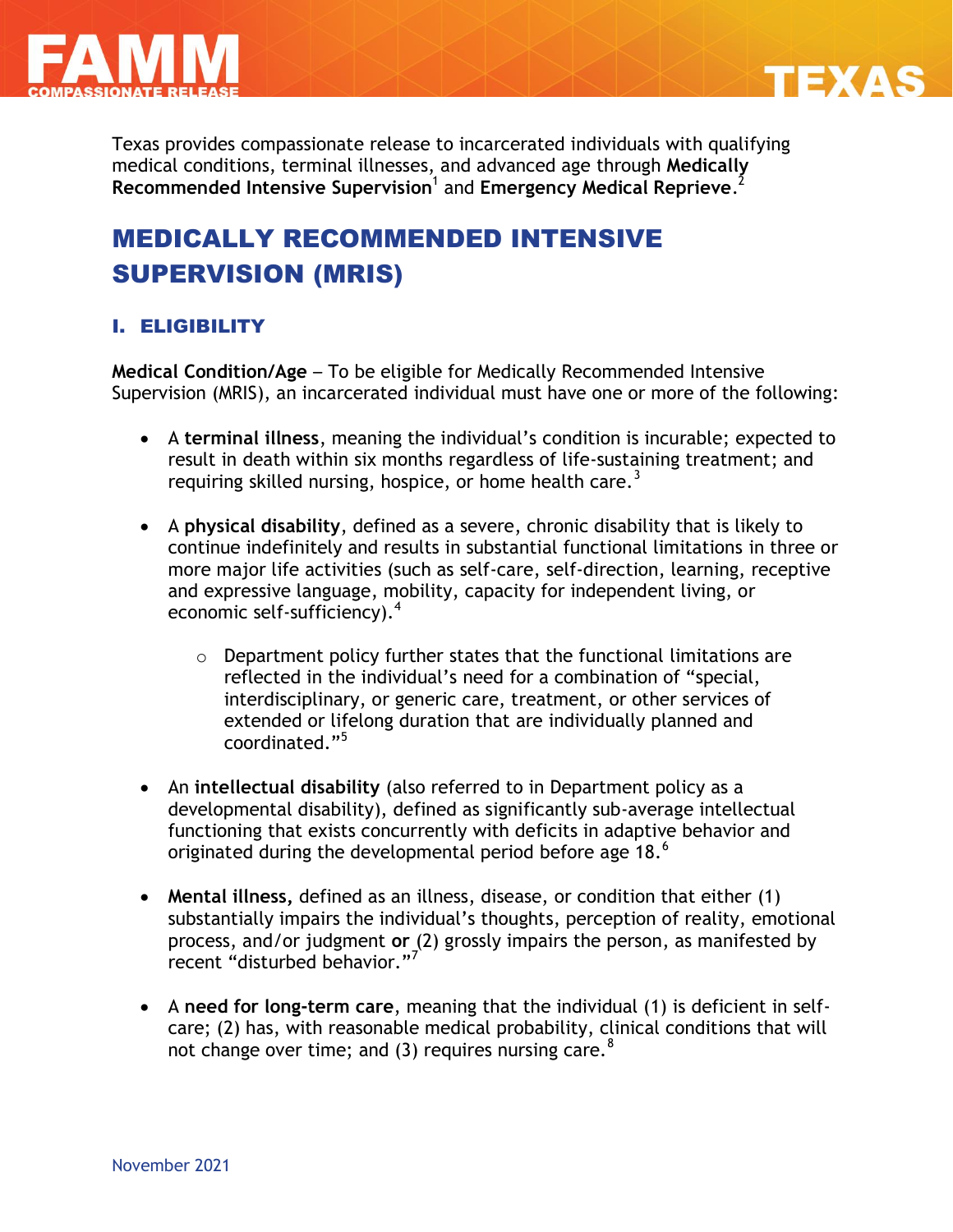**Advanced age** (also referred to as "elderly"), defined as being age 65 or older.<sup>9</sup>

**Other Eligibility Criteria** – To be eligible for MRIS, an individual must not be a threat to public safety.<sup>10</sup>

### **Exclusions and Qualifiers**

- Individuals serving a sentence of death or life without parole are not eligible for MRIS.<sup>11</sup>
- Individuals with active Immigration and Customs Enforcement detainers who are not U.S. citizens and who have certain reportable convictions or adjudications are not eligible for MRIS.<sup>12</sup>
- Individuals serving sentences for aggravated offenses of a violent or sexual nature are considered for MRIS only if they are terminally ill or require longterm care.<sup>13</sup>
- Individuals with a pending felony detainer for a sex offense, or a reportable conviction or adjudication for a sex offense, are only considered for MRIS if they are in a persistent vegetative state or have an organic brain syndrome with significant to total mobility impairment.<sup>14</sup>
	- o A "persistent vegetative state" means a condition of "profound nonresponsiveness in the wakeful state caused by brain damage at any level and characterized by a nonfunctioning cerebral cortex, absence of response to the external environment, akinesia, mutism, and inability to signal."<sup>15</sup>
	- $\circ$  "Organic brain syndrome" means any of a group of acute or chronic syndromes involving temporary or permanent impairment of brain function caused by trauma, infection, toxin, tumor, or tissue sclerosis and causing a "mild-to-severe impairment of memory, orientation, judgment, intellectual functions, and emotional adjustment."<sup>16</sup>

## II. APPLICATION/REFERRAL

There are two types of referrals for MRIS: (1) internal referrals, which medical staff on a Correctional Institutions Division (CID) Unit submit directly, and (2) external referrals, which are referrals from the incarcerated individual, family members, attorneys, elected officials, social service agencies, or staff from the Texas Correctional Office on Offenders with Medical or Mental Impairments.<sup>17</sup>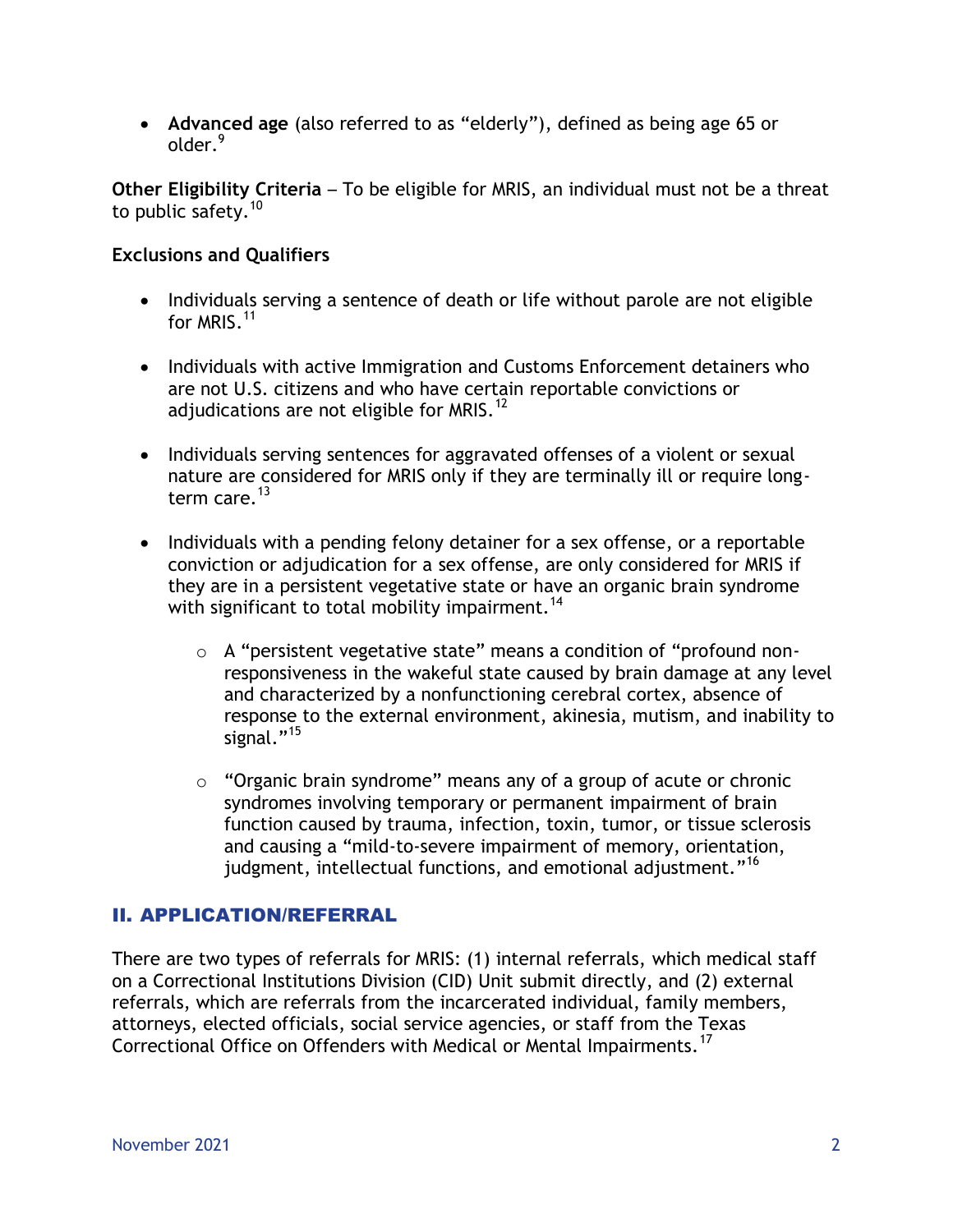Note that correctional staff are **required** to make MRIS referrals for all individuals who are in a persistent vegetative state, have a life expectancy of less than six months, or have any of the following conditions: organic brain syndrome with significant to total mobility impairment; a condition that meets the criteria for hospice or "permanent infirmary" status; significant mobility impairments, with no expectation of improvement and requiring 24-hour licensed nursing care; a mental illness and/or significant developmental or acquired cognitive impairment but no history or suspected propensity for violent or destructive behavior; cancer with advanced/metastatic disease; endstage liver disease (with a Model for End-Stage Liver Disease [MELD] score of equal to or greater than 22); or HIV/AIDS with a CD4 count of less than 50.<sup>18</sup>

As part of the referral process, a physician, physician's assistant, nurse practitioner, or – if applicable – a mental health provider such as a licensed psychiatrist must complete a *MRIS Medical Summary* and provide it to MRIS staff.<sup>19</sup> If a current *MRIS Medical Summary* is unavailable when MRIS staff receive the referral, they will request that the appropriate health care provider complete a new one.<sup>20</sup> As part of the referral, a physician or mental health provider must confirm that the individual's diagnosis meets the MRIS eligibility guidelines.<sup>21</sup>

## III. DOCUMENTATION AND ASSESSMENT

**Initial Evaluation: MRIS Program Supervisor** – The MRIS Program Supervisor (or designee) first evaluates a referral to make sure the individual meets the statutory requirements and that the offense does not make the person ineligible.<sup>22</sup> The Program Supervisor must send a written notice to the individual or the person making the referral if the individual does not meet these initial eligibility criteria and is not eligible for MRIS consideration for a reason other than the medical condition.<sup>23</sup>

**Medical Screening and Summary: Health Care Provider** – If an individual meets the statutory requirements regarding the offense, the Correctional Office on Offenders with Medical or Mental Impairments will ask a Department health care provider to complete the *Medically Recommended Intensive Supervision Screening Form*. <sup>24</sup> The health care provider has three working days to complete the form unless a more urgent or expedited review has been requested.<sup>25</sup> Upon request, the health care provider also completes the *Medically Recommended Intensive Supervision Medical*  Summary and confirms a qualifying diagnosis.<sup>26</sup>

**Authorization: MRIS Program Supervisor** – If an incarcerated individual is not eligible based on the medical criteria, the MRIS Program Supervisor will notify the individual (and/or the person who made the MRIS referral) that, based on medical staff opinion, the individual does not meet the clinical criteria.<sup>27</sup> Referrals that **do** meet the initial eligibility criteria are sent to an MRIS Program Specialist for further documentation and preparation for the Board of Pardons and Paroles' (Board) consideration.<sup>28</sup>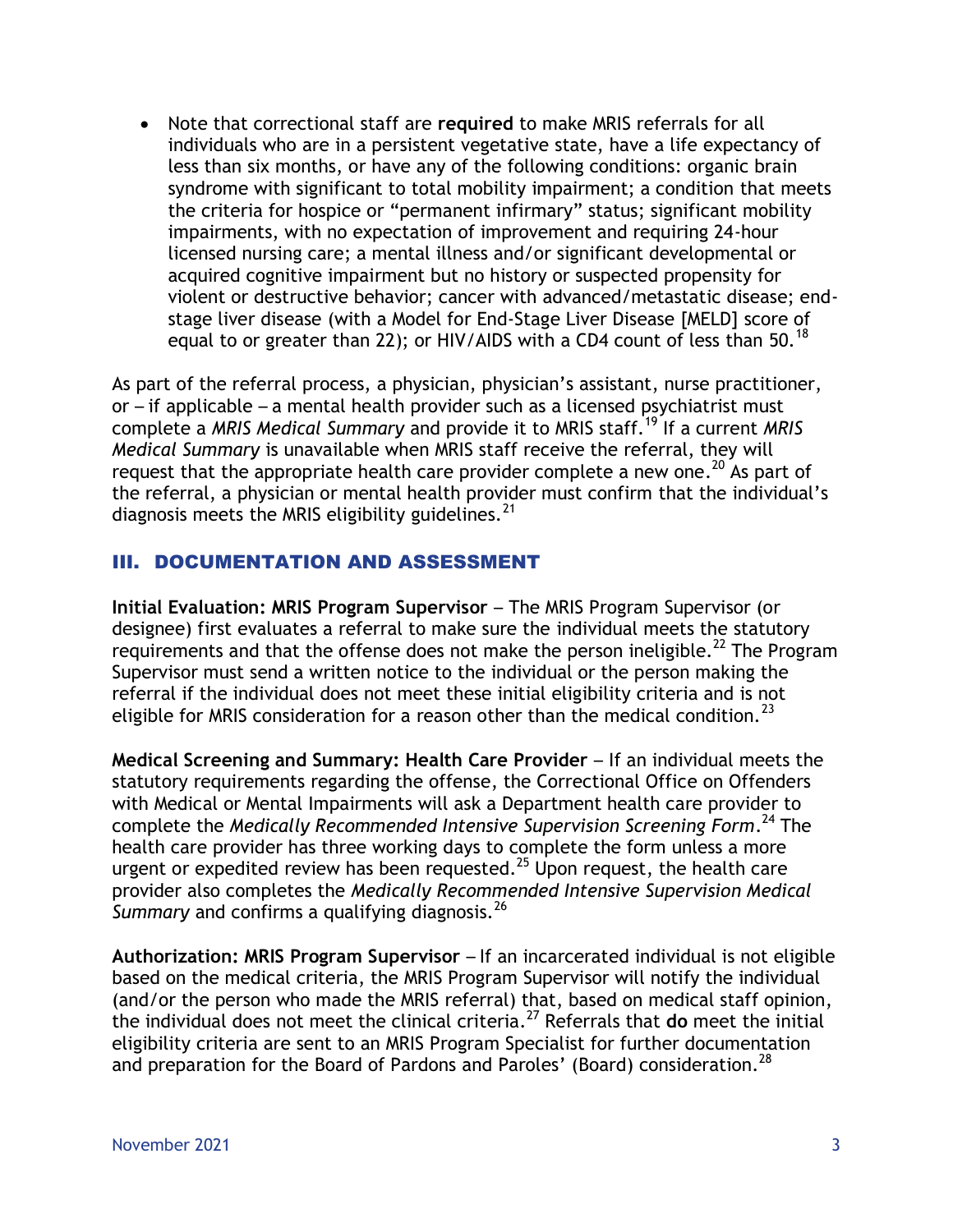**Preparation of Case: MRIS Program Specialist** – The MRIS Specialist prepares the case for the Board by compiling the medical documentation, obtaining the individual's parole case file/summary (which includes a criminal history and information on institutional adjustment), and completing additional paperwork.<sup>29</sup> The MRIS Specialist also notifies the appropriate "trial officials" and the Department's Victim Services Division that the Board will consider the individual for MRIS and possible release.<sup>30</sup>

**Review: MRIS Program Supervisor** – The MRIS Supervisor (or the designee) ensures that all the documentation is complete and reviews the information before approving transmittal to the Board.<sup>31</sup>

# IV. DECISION-MAKING PROCESS

**Decision-Maker** – The Texas Board of Pardons and Paroles is the approving authority for MRIS requests.<sup>32</sup>

**Consideration Vote** – The Board's MRIS Panel first votes on whether it will consider the incarcerated individual for MRIS. That is based on the individual's medical condition and a determination as to whether the person constitutes a threat to public safety. $33$  If the vote is to deny consideration, the process ends and MRIS staff will close the referral. If the Board's MRIS Panel approves consideration of the case, it moves forward for a vote on release approval or denial.<sup>34</sup>

**Decision** – Once the Board's MRIS Panel has voted to consider an individual's MRIS request, it then reviews all the documentation again before making a decision to approve or deny the request.  $35$ 

- The Board's MRIS Panel must try to make the decisions for terminally ill individuals within 10 business days of receiving an MRIS referral and within 20 business days of all other referrals.<sup>36</sup>
- If the Panel denies MRIS, the process ends with the denial vote and MRIS staff close the referral. $37$
- If the Board's MRIS Panel, upon a majority vote, approves the individual's MRIS request,<sup>38</sup> MRIS staff initiate release planning.<sup>39</sup>

**Notice of Decision** – MRIS staff provide written notification of the decision to the individual, the referral source (if other than the individual), the CID Unit medical staff, the Parole Division, and Victim Services.<sup>40</sup>

**Conditions** – The MRIS Panel requires all individuals released on MRIS to remain under the care of a physician in a "medically suitable placement."<sup>41</sup>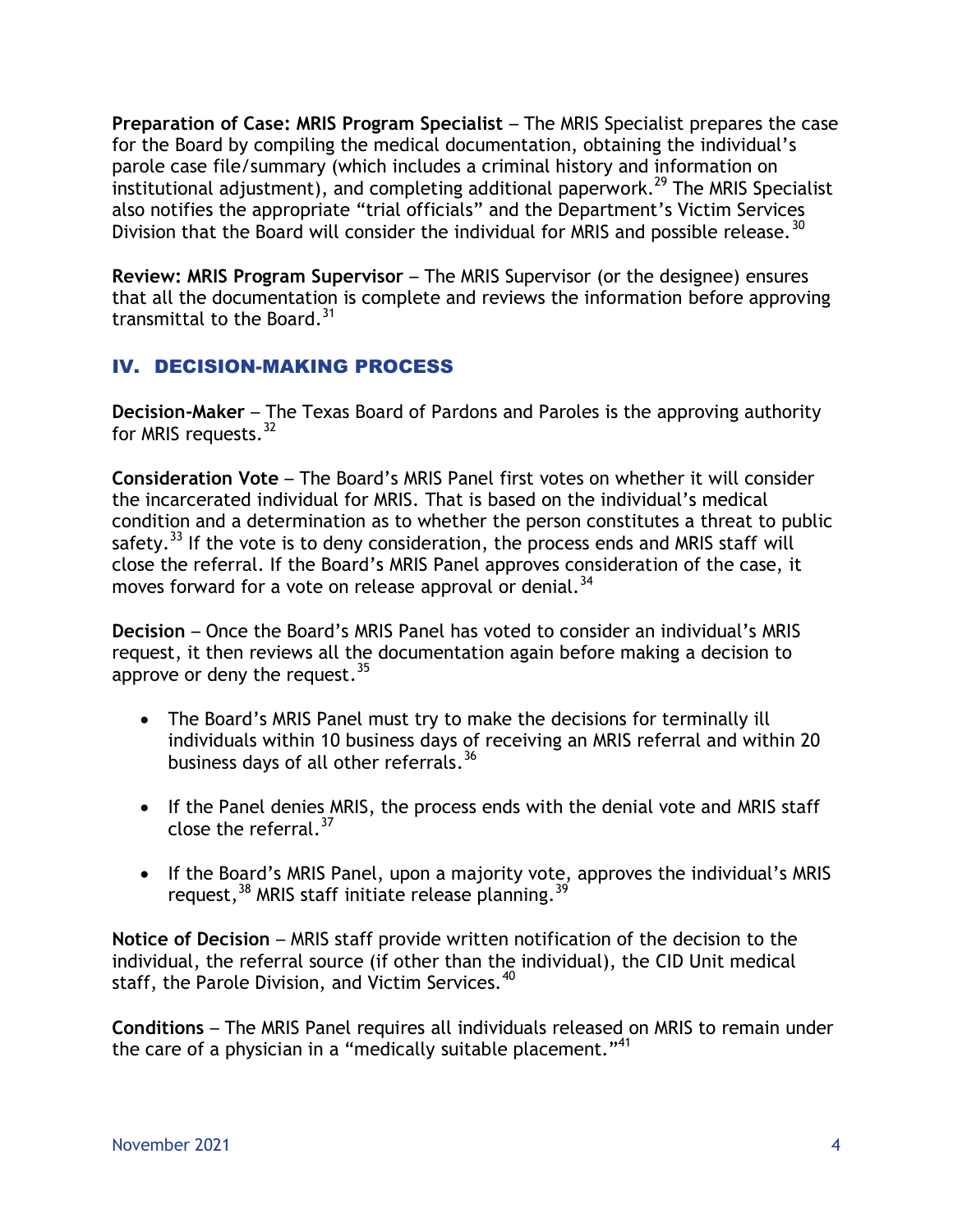# V. POST-DECISION

**Denials and Appeal Rights** – If the Board denies an MRIS request, the individual may present the case to the Board again if (1) there is a new *MRIS Medical Summary* indicating a significant worsening of the person's medical condition or (2) it has been six months since the Board's decision.<sup>42</sup>

### **Release Planning**

- Release and Continuity of Care Plan Immediately upon receiving the approval of an MRIS release, the MRIS Human Service Specialist must initiate prerelease planning so that the Unit medical staff can coordinate release and continuity of care plans.<sup>43</sup> Once a medically appropriate placement has been secured, the Specialist will submit the proposed release plan to the appropriate Parole or Community Justice Assistance Division for investigation.<sup>44</sup>
- Social Security Within one working day of receiving an individual's MRIS approval, the MRIS Program Specialist will ask the assigned Special Needs Case Manager to complete a Social Security prerelease benefits application and submit it to the Social Security Administration within two working days of the request.<sup>45</sup>

**Supervision** – Individuals on MRIS remain under post-release case management by a Department Human Services Specialist for the duration of their sentences.<sup>46</sup>

- The Specialist will contact the individual and the medical placement every month to obtain status updates and determine the person's need for ongoing services and treatment.<sup>47</sup>
- The Specialist reports those updates to the Correctional Office on Offenders with Medical or Mental Impairments.<sup>48</sup>
- At least once each calendar quarter, the Correctional Office reports the information on the individual's medical and placement status to the Board's MRIS Panel. On the basis of those reports, the MRIS Panel can modify the conditions of release.<sup>49</sup>

## VI. REPORTING/STATISTICS

The Board reported the following information regarding the number of individuals approved for MRIS:

• In 2019, the Board approved 76 individuals for MRIS. Of those, 59 individuals were terminally ill and 17 were in need of long-term care.  $50<sup>50</sup>$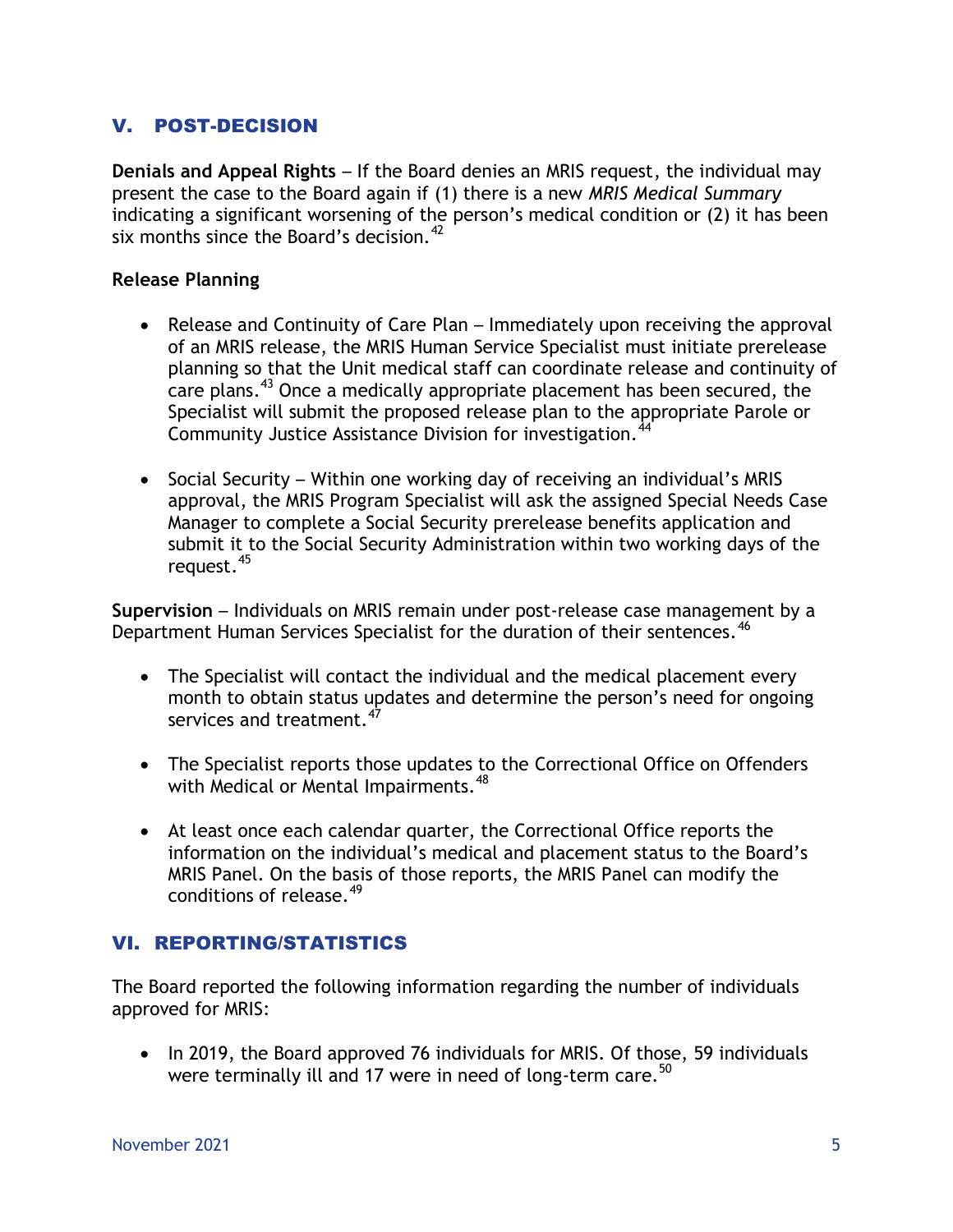- $\circ$  A report from the Texas House of Representatives Research Organization notes that in 2019 the Correctional Office on Offenders with Medical or Mental Impairments screened about 2,900 individuals for MRIS and sent 200 cases to the Board for consideration. As referenced above, the Board approved only 76 of those requests.<sup>51</sup>
- In 2020, the Board approved 61 individuals for MRIS. Of those, 40 individuals were terminally ill and 21 were in need of long-term care.<sup>52</sup>

# EMERGENCY MEDICAL REPRIEVE

The Governor has the authority to grant Emergency Medical Reprieves, a form of Executive Clemency, upon the written recommendation of the Texas Board of Pardons and Paroles (Board).<sup>53</sup> Incarcerated individuals who are terminally ill or totally disabled or who have been denied Medically Recommended Intensive Supervision (MRIS) can seek an Emergency Medical Reprieve by filing an *Application for Emergency Medical Reprieve* to the Texas Board of Pardons and Paroles. <sup>54</sup> Beyond the application form and a brief definition of Emergency Medical Reprieve on the Board's website, there is no other publicly available information on the application or decision-making process.

- A report by the Texas House of Representatives Research Organization provides the following information: <sup>55</sup>
	- o In FY 2019, the Board received 132 requests for an Emergency Medical Reprieve. After screening, the Board's Clemency Section sent three cases to the full Board; the Board did not recommend any of those three individuals to the Governor.
	- o The following year, as of June 2020, 68 requests for Emergency Medical Reprieve had been sent to the Board. After screening, the full Board voted on two cases; the Board recommended one individual to the Governor, and the Governor denied the request.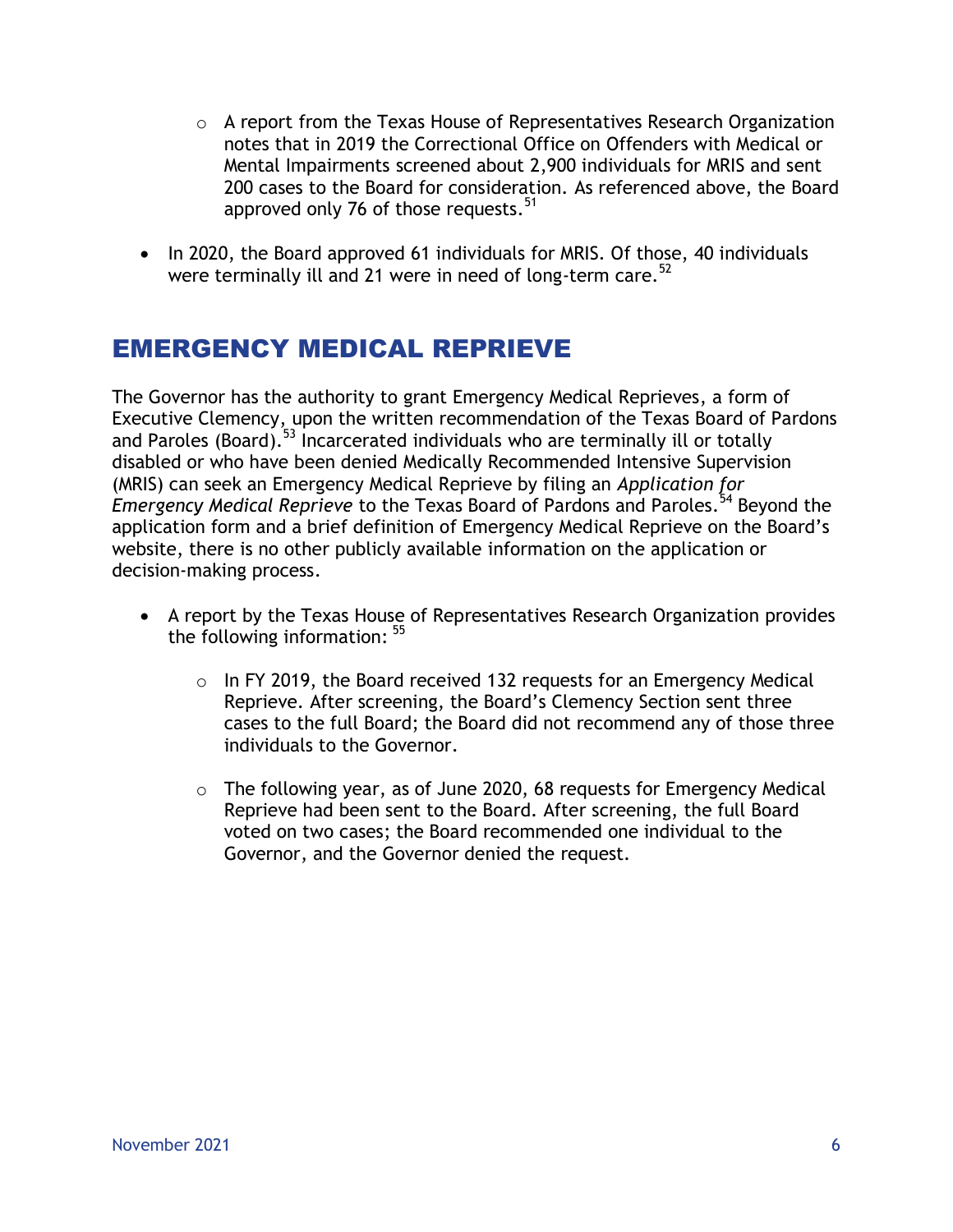# TEXAS COMPASSIONATE RELEASE PRIMARY LEGAL SOURCES

## MEDICALLY RECOMMENDED INTENSIVE SUPERVISION (MRIS)

#### **Statute**

Texas Government Code § 508.146 (2019), available through the Texas Legislature's Constitution and Statutes webpage, [https://statutes.capitol.texas.gov/Docs/GV/htm/GV.508.htm#508.146.](https://statutes.capitol.texas.gov/Docs/GV/htm/GV.508.htm#508.146)

#### **Agency Policy**

Texas Department of Criminal Justice, Parole Division, Policy and Operating Procedure 2.2.5 (Sept. 3, 2018), [https://www.tdcj.texas.gov/documents/pd/02.02.05\\_parole\\_policy.pdf.](https://www.tdcj.texas.gov/documents/pd/02.02.05_parole_policy.pdf)

Texas Board of Pardons and Paroles, Board Policy 145.204 (Oct. 18, 2018), [https://www.tdcj.texas.gov/bpp/policies\\_directives/POL%20145.204%20\\_MRIS.pdf.](https://www.tdcj.texas.gov/bpp/policies_directives/POL%20145.204%20_MRIS.pdf)

Texas Department of Criminal Justice, Texas Correctional Office on Offenders With Medical or Mental Impairments, Program Guidelines and Processes, PGP-01.04 (June 1, 2020), [https://www.tdcj.texas.gov/documents/rid/TCOOMMI\\_PGP\\_0104\\_MRIS.pdf.](https://www.tdcj.texas.gov/documents/rid/TCOOMMI_PGP_0104_MRIS.pdf)

- Attachment A, Eligibility Criteria for Medically Recommended Intensive Supervision (MRIS)
- Attachment B, Medically Recommended Intensive Supervision Program Acceptance/Refusal
- Attachment C-2, Board Transmittal Checklist

*Note that as of September 1, 2021, the Guideline's attachments (A, B, and C-2) are not available on the Department's website. They can be obtained by submitting a public information request at [https://www.tdcj.texas.gov/divisions/ogc/information\\_act.php.](https://www.tdcj.texas.gov/divisions/ogc/information_act.php)*

Texas Department of Criminal Justice, Correctional Managed Health Care Policy A-08.6, Medically Recommended Intensive Supervision (MRIS) Screening (July 2020), [https://www.tdcj.texas.gov/divisions/cmhc/docs/cmhc\\_policy\\_manual/A-08.06.pdf.](https://www.tdcj.texas.gov/divisions/cmhc/docs/cmhc_policy_manual/A-08.06.pdf)

- Attachment A, Medically Recommended Intensive Supervision Screening Form, [https://www.tdcj.texas.gov/divisions/cmhc/docs/cmhc\\_policy\\_manual/A-](https://www.tdcj.texas.gov/divisions/cmhc/docs/cmhc_policy_manual/A-08.06_Attachment_A.pdf)08.06 Attachment A.pdf.
- Attachment B, Medically Recommended Intensive Supervision Medical Summary, [https://www.tdcj.texas.gov/divisions/cmhc/docs/cmhc\\_policy\\_manual/A-](https://www.tdcj.texas.gov/divisions/cmhc/docs/cmhc_policy_manual/A-08.06_Attachment_B.pdf)[08.06\\_Attachment\\_B.pdf.](https://www.tdcj.texas.gov/divisions/cmhc/docs/cmhc_policy_manual/A-08.06_Attachment_B.pdf)

(continued on next page)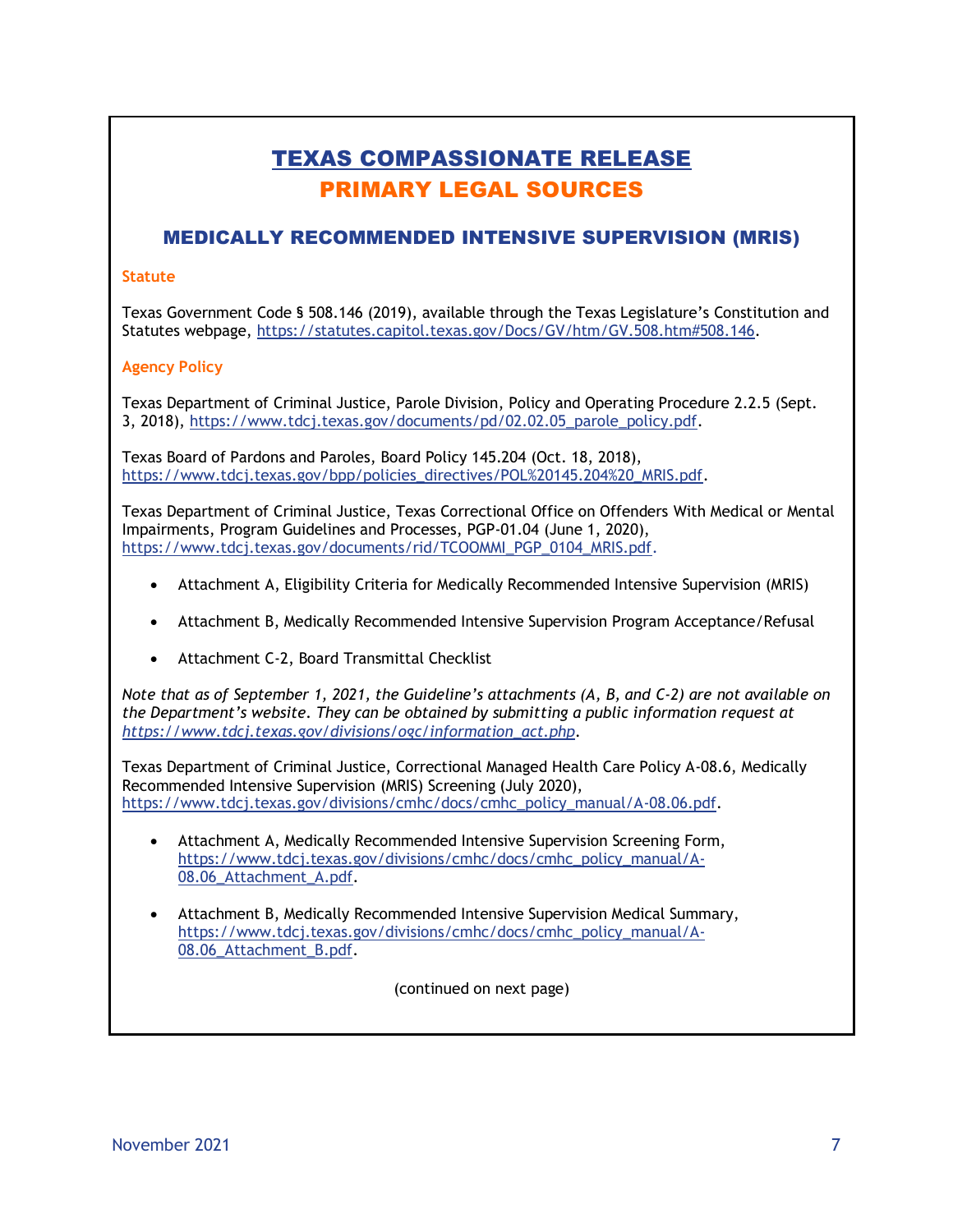# TEXAS COMPASSIONATE RELEASE PRIMARY LEGAL SOURCES

(continued from previous page)

### EMERGENCY MEDICAL REPRIEVE

#### **Regulations**

37 Tex. Admin. Code § 143.34 (2020), available through the Texas Secretary of State, [https://texreg.sos.state.tx.us/public/readtac\\$ext.TacPage?sl=R&app=9&p\\_dir=&p\\_rloc=&p\\_tloc=&p\\_](https://texreg.sos.state.tx.us/public/readtac$ext.TacPage?sl=R&app=9&p_dir=&p_rloc=&p_tloc=&p_ploc=&pg=1&p_tac=&ti=37&pt=5&ch=143&rl=34) [ploc=&pg=1&p\\_tac=&ti=37&pt=5&ch=143&rl=34.](https://texreg.sos.state.tx.us/public/readtac$ext.TacPage?sl=R&app=9&p_dir=&p_rloc=&p_tloc=&p_ploc=&pg=1&p_tac=&ti=37&pt=5&ch=143&rl=34)

#### **Agency Publications**

Texas Board of Pardons and Paroles, Emergency Medical Reprieve Information Page (Jan. 2, 2019), [https://www.tdcj.texas.gov/bpp/exec\\_clem/Reprieve.html.](https://www.tdcj.texas.gov/bpp/exec_clem/Reprieve.html)

Texas Board of Pardons and Paroles, *Application for Emergency Medical Reprieve* (Form EMR-10) (Jan. 11, 2010), [https://www.tdcj.texas.gov/bpp/forms/forms.html.](https://www.tdcj.texas.gov/bpp/forms/forms.html)

# NOTES

#### \* *Id. means see prior note.*

<sup>1</sup> Tex. Gov't Code Ann. § 508.146; Texas Board of Pardons and Paroles, Board Policy 145.204, Medically Recommended Intensive Supervision; Texas Department of Criminal Justice, Parole Division, Policy and Operating Procedure (Parole Policy) 2.2.5, Medically Recommended Intensive Supervision; Texas Department of Criminal Justice, Texas Correctional Office on Offenders with Medical or Mental Impairments, Program Guidelines and Processes (Department Guideline) PGP-01.04, Medically Recommended Intensive Supervision; Texas Department of Criminal Justice, Correctional Managed Health Care Policy (Department Health Policy) A-08.6, Medically Recommended Intensive Supervision (MRIS) Screening.

2 37 Tex. Admin. Code § 143.34; Texas Board of Pardons and Paroles, *Application for Emergency Medical Reprieve* (Form EMR-10).

 $3$  Tex. Gov't Code Ann. § 508.146 (a) (1) (A); Department Guideline PGP-01.04, Attachment A, Eligibility Criteria for Medically Recommended Intensive Supervision (MRIS); Department Health Policy A-08.6, Definitions.

 $<sup>4</sup>$  Id.</sup>

<sup>5</sup> Department Health Policy A-08.6, Definitions.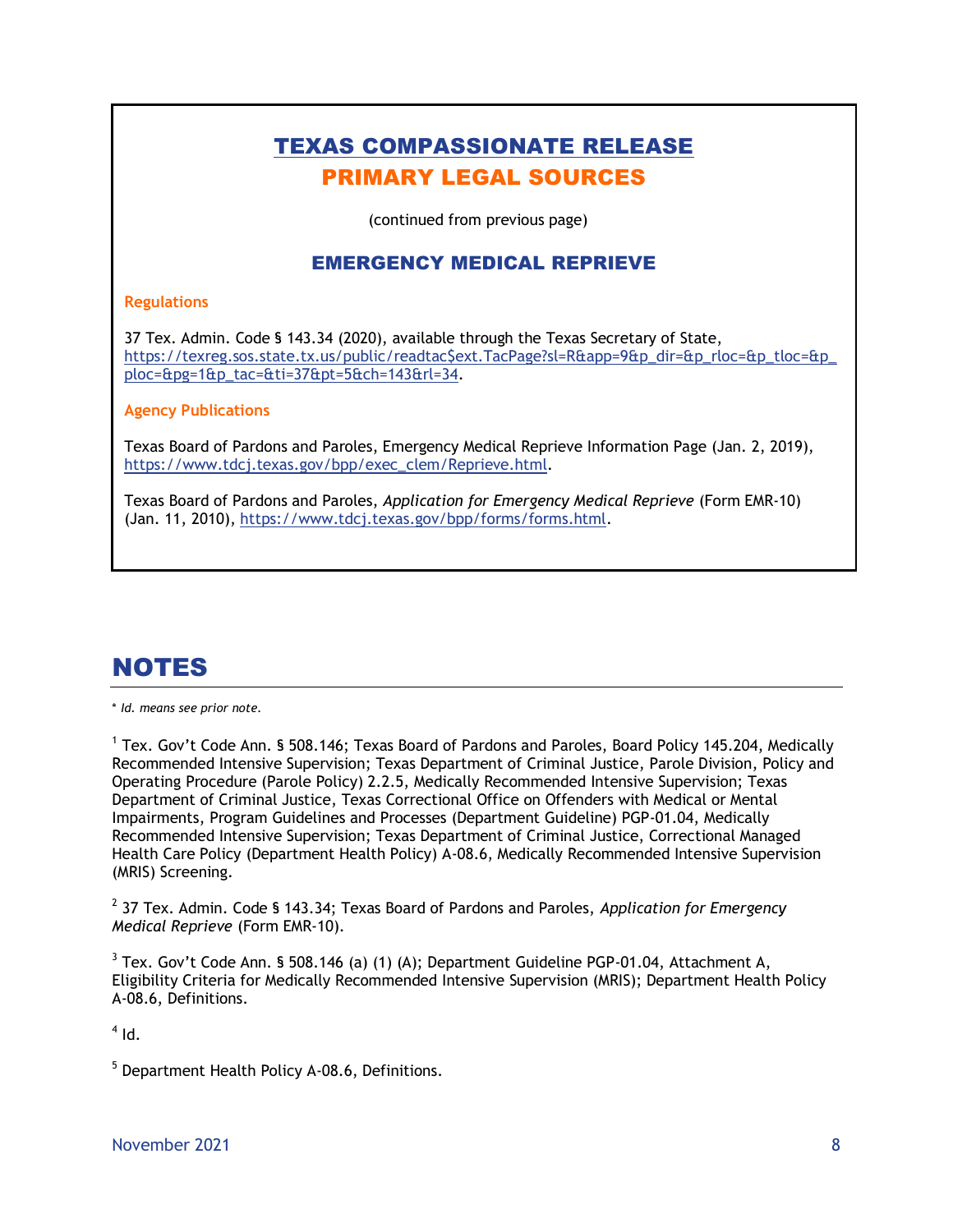$^6$  Tex. Gov't Code Ann. § 508.146 (a) (1) (A); Department Guideline PGP-01.04, Attachment A; Department Health Policy A-08.6, Definitions, referencing the Texas Health and Safety Code, § 591.003. Note that some of the Department's MRIS rules still use the outdated term "mentally retarded" rather than intellectually or developmentally disabled.

 $^7$  Tex. Gov't Code Ann. § 508.146 (a) (1) (A); Department Guideline PGP-01.04, Attachment A; Department Health Policy A-08.6, Definitions, referencing the Texas Health and Safety Code, § 571.003.

 $^8$  Id.

 $^9$  Id.

 $^{10}$  Tex. Gov't Code Ann. § 508.146 (a) (2); Texas Board of Pardons and Paroles, Board Policy 145.204, Procedure, § I (A).

<sup>11</sup> Tex. Gov't Code Ann. § 508.146 (a); Department Guideline PGP-01.04, Attachment A.

 $12$  Department Guideline PGP-01.04, Attachment A. See also Tex. Gov't Code Ann. § 508.146 (f).

 $13$  Tex. Gov't Code Ann. § 508.146 (a). See Tex. Code of Crim. Proc., Art. 42A.054, for the list of relevant aggravated offenses, [https://statutes.capitol.texas.gov/Docs/CR/htm/CR.42A.htm#42A.054.](https://statutes.capitol.texas.gov/Docs/CR/htm/CR.42A.htm#42A.054)

<sup>14</sup> Tex. Gov't Code Ann. § 508.146 (a) (1) (B); Department Guideline PGP-01.04, Attachment A. See Tex. Code of Crim. Proc., Ch. 62, for additional information on sex offenses, [https://statutes.capitol.texas.gov/Docs/CR/htm/CR.62.htm#62.](https://statutes.capitol.texas.gov/Docs/CR/htm/CR.62.htm#62)

<sup>15</sup> Department Health Policy A-08.6, Definitions.

 $16$  Id.

 $17$  Department Guideline PGP-01.04, § I (A).

 $18$  Department Health Policy A-08.6, Definitions.

 $19$  Department Guideline PGP-01.04, § I (B) and Attachment B, Medically Recommended Intensive Supervision Medical Summary form.

 $^{20}$  Id. at § I (B).

 $21$  Id. at § I (C).

<sup>22</sup> Id. at § II (A). See also Parole Policy 2.2.5, § I (A).

 $23$  Id. at § II (B).

<sup>24</sup> Department Health Policy A-08.6, Procedures, § I and Attachment A. "Health care provider" is defined as a physician, physician assistant, or nurse practitioner. Id. at § (I) (B).

 $25$  Id. at § I (A).

 $26$  Id. at § II (A) and Attachment B.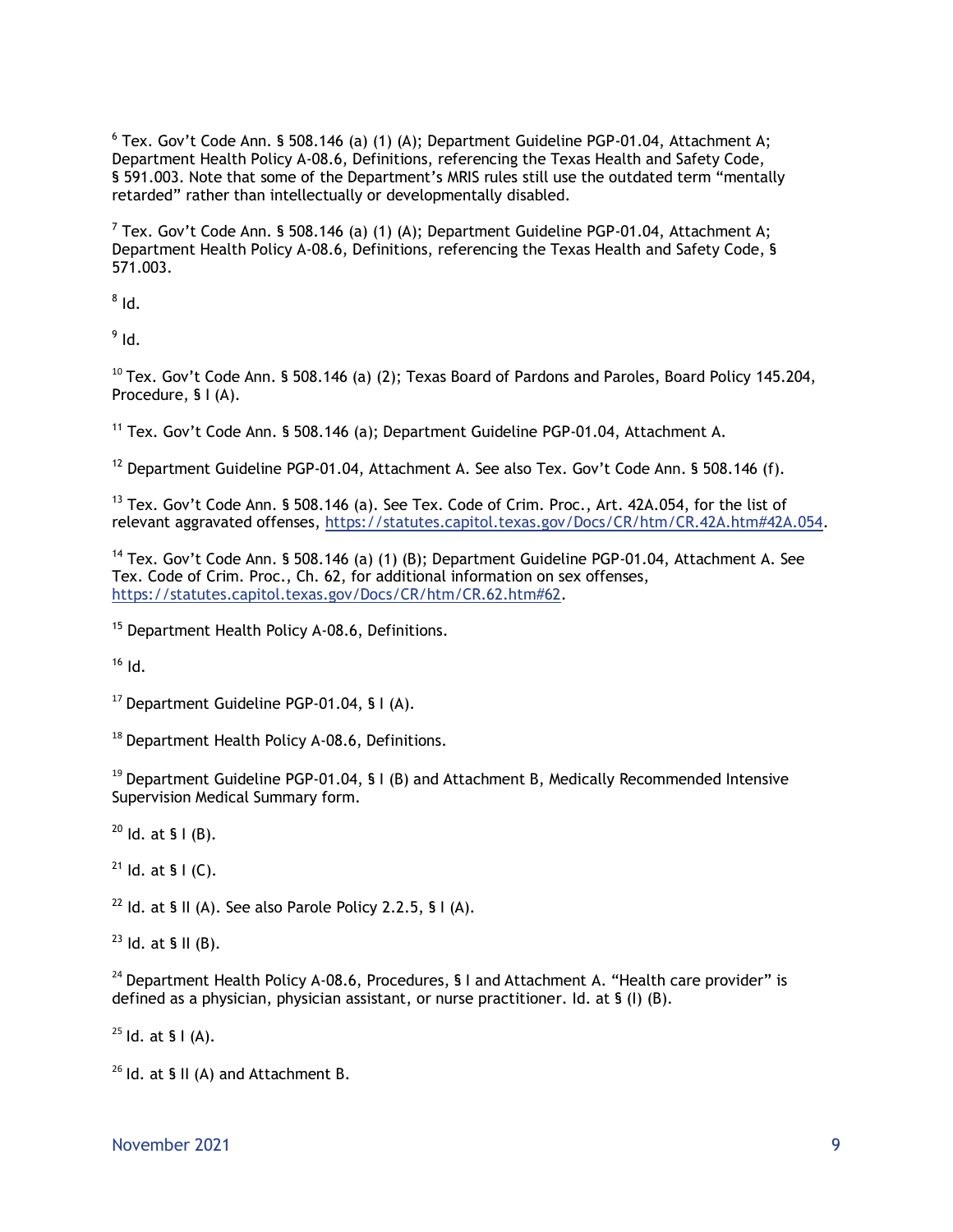$27$  Id. at § II (C).

 $28$  Id. at §§ II (D) and IV (A).

<sup>29</sup> Id. at §§ IV (A) through IV (C), and IV (E).

 $30$  Id. at § IV (D).

 $31$  Id. at § IV (F).

 $32$  Id. at § III (A). Note that the case of an individual with a "concurrent state jail felony" to serve upon completion or release of the prison sentence, if approved at this stage, is submitted to the sentencing judge for secondary review and a decision. Id. at §§ III (A) through III (C).

 $33$  Texas Board of Pardons and Paroles, Board Policy 145.204, Procedure, § I (A).

<sup>34</sup> Department Guideline PGP-01.04, § VI (A). Note that individuals denied MRIS consideration who have a mandatory release date or sentence completion date in the upcoming six months are referred to the Continuity of Care Program Supervisor for review and processing. Id. at § VI (E).

 $35$  Texas Board of Pardons and Paroles, Board Policy 145.204, Procedure, § I (C).

<sup>36</sup> Id. at Procedure, § V.

<sup>37</sup> Department Guideline PGP-01.04, § VI (B).

<sup>38</sup> Texas Board of Pardons and Paroles, Board Policy 145.204, Procedure, § III (A).

<sup>39</sup> Department Guideline PGP-01.04, § VI (C).

 $40$  Id. at § VI (D). Note that the Department's Parole Division operating procedures state that Victim Services staff must be notified within one day of an individual's approval for MRIS. See Parole Policy 2.2.5, § I (B).

<sup>41</sup> Tex. Gov't Code Ann. § 508.146 (c); Texas Board of Pardons and Paroles, Board Policy 145.204, Procedure, § I (C) (1).

<sup>42</sup> Department Guideline PGP-01.04, § VI (F).

 $^{43}$  ld. at § VI (E). Note that the Department Guideline has two sections labeled "VI." This reference is to the second one, entitled "Pre-Release Processing."

 $44$  Id. at § VI (F).

 $45$  Id. at § VI (D).

 $46$  Id. at § VII (C).

 $47$  Id. at § VII (D) (3).

 $48$  Id. at § VII (D) (4).